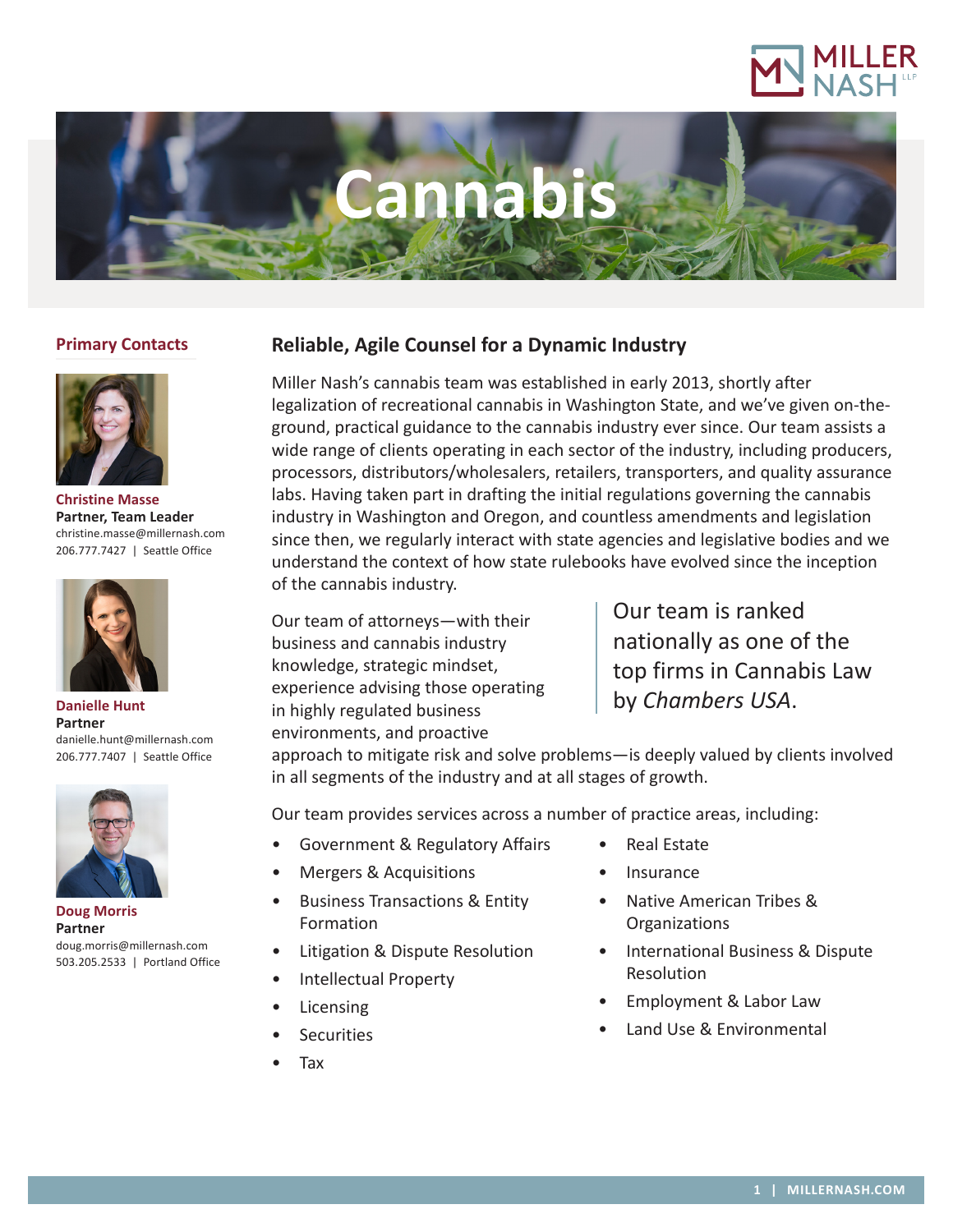

## **Comprehensive Business Transactions**

We structure, negotiate, and draft a wide range of transactional documents and contracts relevant to established businesses and start-ups operating in the complex cannabis industry—including license agreements, services agreements, independent contractor agreements, employment agreements, subscription agreements, leases, assignments, promissory notes, and vendor agreements. Our extensive experience also helps inform clients in understanding and meeting their governance duties by advising them on their obligations in many contexts, including mergers, shareholder's rights, and acquisitions.

### **Mergers and Acquisitions for Established Businesses and Start-up Companies**

Our team has represented established businesses and start-up companies in numerous mergers and asset purchases and sales, including multimillion-dollar transactions between international and publicly traded multistate operators and local entities. We have experience in structuring, negotiating, and drafting merger and acquisition documents and managing complex closings with an eye for regulatory compliance without sacrificing our clients' interests.

### **Regulatory Compliance Knowledge**

Armed with a wealth of knowledge and experience with laws, rules, and regulations, we help clients review and assess possible risks of applicable local, state, and federal regulations, and guide them in developing processes and procedures to ensure regulatory compliance. Our team advises on matters such as cannabis regulatory compliance, packaging and labeling, quality assurance testing, pesticides, compliance for CBD and other cannabinoid products, and issues related to hemp production, processing, labeling, and marketing.

### **Contributions to Rulemaking, Policy Development, and Legislative Strategy**

The opinions of our cannabis team attorneys are frequently sought by local governments, state agencies, and legislators to inform rulemaking, policy decisions and changes to the laws, rules, and regulations that govern the cannabis industry. Our involvement with rulemaking in cannabis began with the passage of Washington's Initiative 502 and Oregon's Measure 91, and our team remains consistently engaged in monitoring amendments, revisions, and bills that affect the cannabis industry in those states. Our experience and contributions to rulemaking and policy include enforcement reform, residency requirements and accessto-capital, intellectual property licensing, tribal cannabis compacts, omnibus regulatory improvements, and business legitimacy concerns.

#### **Multi-State Expansion**

As the cannabis industry grows, cross-border transactions are increasingly important in opening new markets and enabling brands to expand their geographic footprint. Our team has assisted multi-state operators and local partners negotiate complex contracts allowing established stakeholders to expand into new states while minimizing regulatory exposure and costs.

# **Litigation and Dispute Resolution Services**

We have defended a wide range of businesses in the cannabis industry against fines and license suspension and cancellation in actions brought by state agencies, cities, or counties for administrative or similar compliance violations. Additionally, we represent clients in high stakes cases against state agencies and authorities when their regulations violate constitutional mandates or other laws. We frequently assist clients in resolving disputes with partners, investors, or vendors and handle other litigation related to the cannabis industry.